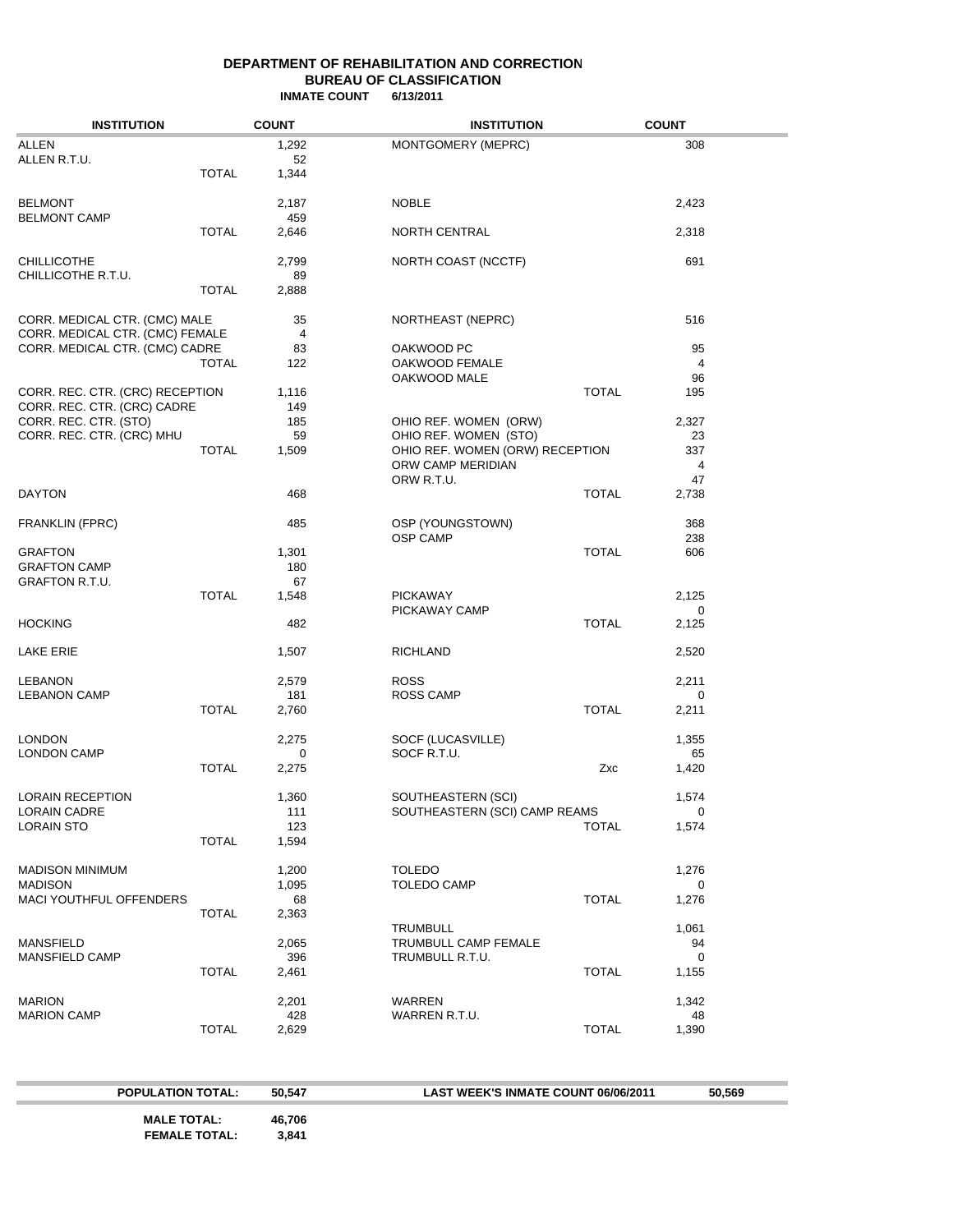#### **DEPARTMENT OF REHABILITATION AND CORRECTION BUREAU OF CLASSIFICATION WEEKLY POPULATION COUNT SHEET**

| SUMMARY OF MALE POPULATION BY SECURITY LEVEL: |             |            |          |              | DATE:    |           |
|-----------------------------------------------|-------------|------------|----------|--------------|----------|-----------|
|                                               | <b>BODY</b> | <b>AWL</b> | (- OTC)  | <b>TOTAL</b> | 6/1/2010 | 6/1/2011  |
| TOTAL LEVELS 3,4,5                            | 16.918      | 264        | 237      | 16,945       | 16,946   | 17,102    |
| <b>TOTAL LEVEL 2</b>                          | 23,502      | 373        | 320      | 23,555       | 23,189   | 23,413    |
| <b>TOTAL LEVEL 1</b>                          | 6,183       | 98         | 75       | 6,206        | 6,725    | 6,202     |
| <b>TOTAL MALE</b>                             | 46,603      | 735        | 632      | 46,706       | 46,860   | 46,717    |
| <b>SUMMARY OF FEMALE POPULATION:</b>          |             |            |          | DATE:        |          | 6/13/2011 |
|                                               | <b>BODY</b> | <b>AWL</b> | $(-OTC)$ | <b>TOTAL</b> | 6/1/2010 | 6/1/2011  |
| ORW / RECEPTION                               | 334         | 13         | 10       | 337          | 307      | 348       |
| ORW / (MARYSVILLE)                            | 2,325       | 40         | 38       | 2,327        | 2,204    | 2,220     |
| ORW / STO                                     | 23          | $\Omega$   | $\Omega$ | 23           | 29       | 7         |
| ORW / CAMP MERIDIAN                           | 4           | 0          | 0        | 4            | 10       | 20        |
| ORW R.T.U.                                    | 47          | 0          | 0        | 47           | 40       | 54        |
| <b>FRANKLIN P.R.C.</b>                        | 483         | 6          | 4        | 485          | 463      | 476       |
| NORTHEAST P.R.C.                              | 516         | 5          | 5        | 516          | 565      | 510       |
| <b>TRUMBULL CAMP</b>                          | 94          |            |          | 94           | 315      | 198       |
| CORRECTIONS MEDICAL CTR. (F)                  | 4           | 0          | 0        | 4            | 4        | 4         |
| OAKWOOD C.F. (F)                              | 4           | 0          | $\Omega$ | 4            | 10       | 7         |
| <b>TOTAL FEMALE</b>                           | 3,834       | 71         | 64       | 3,841        | 3,947    | 3,844     |
| <b>TOTAL POPULATION</b>                       | 50,437      | 806        | 696      | 50,547       | 50,807   | 50,561    |

#### **DEPARTMENT OF REHABILITATION AND CORRECTION WEEKLY COUNT SHEET BY SECURITY LEVEL**

| <b>MALE: LEVEL 3,4,5 SECURITY COUNT</b> |             | DATE:       | 6/13/2011      |              |          |              |
|-----------------------------------------|-------------|-------------|----------------|--------------|----------|--------------|
| <b>INSTITUTION</b>                      | <b>BODY</b> | <b>AWL</b>  | $(-OTC)$       | <b>TOTAL</b> | 6/1/2010 | 6/1/2011     |
| <b>CORR. MEDICAL CTR. - M</b>           | 35          | $\mathbf 0$ | 0              | 35           | 41       | 38           |
| <b>CORR. MEDICAL CTR. - F</b>           | 4           | O           | o              | 4            | 4        | 4            |
| <b>CMC CADRE</b>                        | 83          |             |                | 83           | 84       | 82           |
| CRC / CADRE                             | 149         |             |                | 149          | 147      | 148          |
| CRC / STO                               | 185         |             |                | 185          | 140      | 171          |
| CRC / RECEPTION                         | 1,112       | 51          | 47             | 1,116        | 1,149    | 1,216        |
| C.R.C. (M.H.U.)                         | 58          |             | 0              | 59           | 65       | 54           |
| LEBANON C.I.                            | 2,578       | 20          | 19             | 2,579        | 2,593    | 2,609        |
| LORAIN / CADRE                          | 111         | $\Omega$    | 0              | 111          | 107      | 111          |
| LORAIN / STO                            | 123         | 2           | $\overline{2}$ | 123          | 135      | 121          |
| <b>LORAIN / RECEPTION</b>               | 1,359       | 73          | 72             | 1,360        | 1,559    | 1,393        |
| MADISON C.I.                            | 1,092       | 15          | 12             | 1,095        | 1,082    | 1,106        |
| <b>MACI YOUTHFUL OFFENDERS</b>          | 68          |             |                | 68           | 86       | 68           |
| MANSFIELD C.I.                          | 2,064       | 20          | 19             | 2,065        | 2,114    | 2,067        |
| OAKWOOD C.F.- MALE                      | 94          | 2           | 0              | 96           | 103      | 98           |
| OAKWOOD CADRE                           | 95          |             |                | 95           | 76       | 94           |
| OSP (YOUNGSTOWN)                        | 368         | 8           | 8              | 368          | 327      | 367          |
| ROSS C.I.                               | 2,206       | 23          | 18             | 2,211        | 2,254    | 2,225        |
| SOCF (LUCASVILLE)                       | 1,351       | 17          | 13             | 1,355        | 1,389    | 1,358        |
| SOCF R.T.U.                             | 65          | 0           | 0              | 65           | 64       | 61           |
| TOLEDO C.I.                             | 1,274       | 6           | 4              | 1,276        | 987      | 1,265        |
| <b>TRUMBULL C.I.</b>                    | 1,061       | 12          | 12             | 1,061        | 1,045    | 1,061        |
| TRUMBULL R.T.U.                         | 0           | $\Omega$    | $\Omega$       | $\Omega$     | $\Omega$ | <sup>0</sup> |
| <b>WARREN C.I.</b>                      | 1,339       | 10          |                | 1,342        | 1,352    | 1,341        |
| WARREN R.T.U.                           | 48          | $\Omega$    | $\Omega$       | 48           | 47       | 48           |
| <b>TOTAL LEVELS 3,4,5</b>               | 16,918      | 264         | 237            | 16,945       | 16,946   | 17,102       |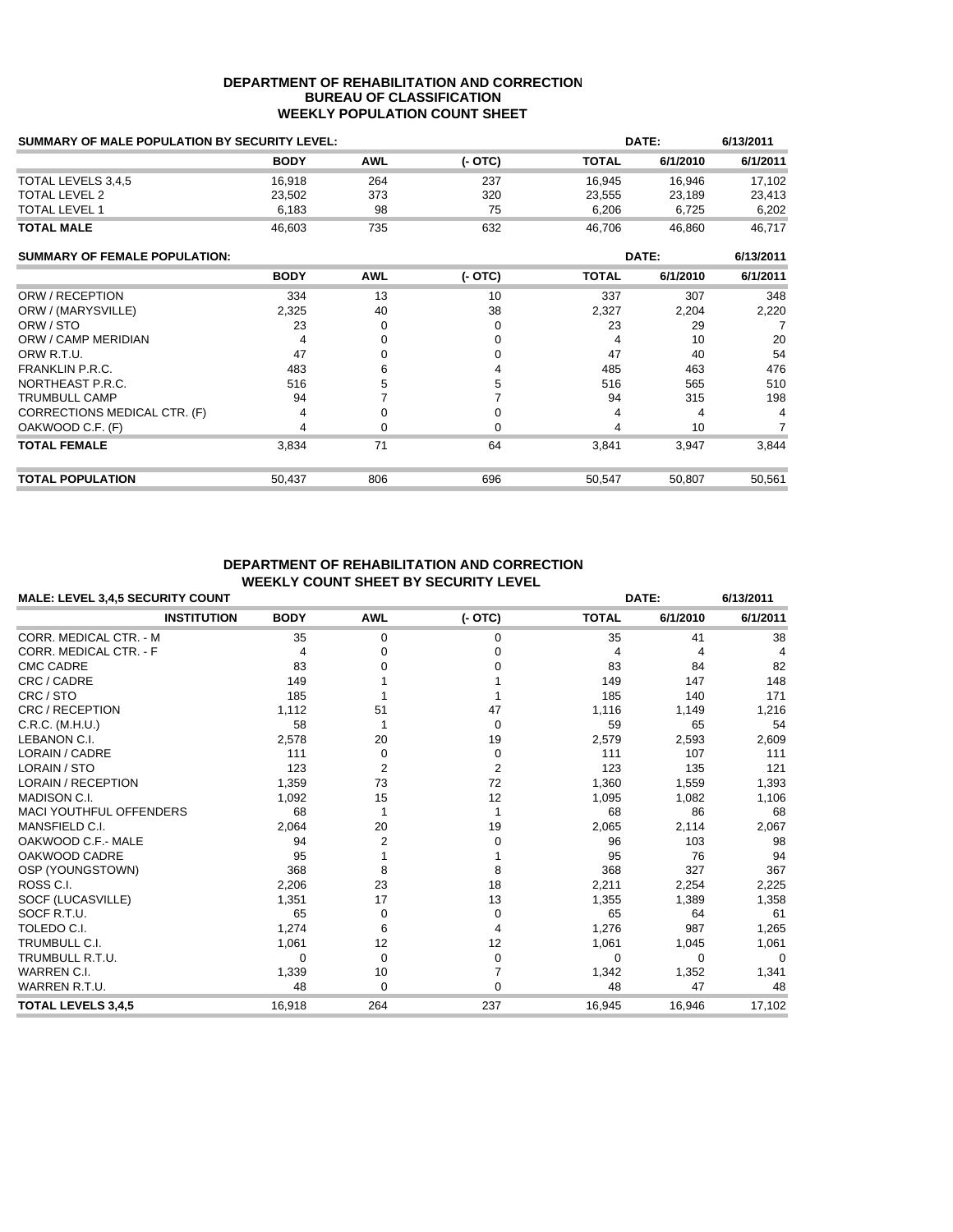### **DEPARTMENT OF REHABILITATION AND CORRECTION WEEKLY COUNT SHEET BY SECURITY LEVEL**

| <b>MALE: LEVEL 2 SECURITY COUNT</b> |                    |             |            |          |              | DATE:    |          |
|-------------------------------------|--------------------|-------------|------------|----------|--------------|----------|----------|
|                                     | <b>INSTITUTION</b> | <b>BODY</b> | <b>AWL</b> | $(-OTC)$ | <b>TOTAL</b> | 6/1/2010 | 6/1/2011 |
| ALLEN C.I.                          |                    | 1,286       | 11         | 5        | 1,292        | 1,306    | 1,285    |
| ALLEN R.T.U.                        |                    | 52          | 0          | 0        | 52           | 60       | 49       |
| <b>BELMONT C.I.</b>                 |                    | 2,184       | 48         | 45       | 2,187        | 2,212    | 2,117    |
| CHILLICOTHE C.I.                    |                    | 2,796       | 29         | 26       | 2,799        | 2,789    | 2,796    |
| CHILLICOTHE R.T.U.                  |                    | 89          | $\Omega$   | 0        | 89           | 96       | 90       |
| DAYTON C.I.                         |                    | 468         | $\Omega$   | $\Omega$ | 468          | 488      | 471      |
| <b>GRAFTON C.I.</b>                 |                    | 1,298       | 4          |          | 1,301        | 1,279    | 1,304    |
| <b>GRAFTON R.T.U.</b>               |                    | 67          | 0          | $\Omega$ | 67           | 43       | 65       |
| <b>HOCKING C.F.</b>                 |                    | 480         | 6          | 4        | 482          | 478      | 484      |
| LAKE ERIE C. I.                     |                    | 1,507       | 13         | 13       | 1,507        | 1,495    | 1,482    |
| LONDON C.I.                         |                    | 2,271       | 21         | 17       | 2,275        | 2,266    | 2,259    |
| <b>MARION C.I.</b>                  |                    | 2,198       | 22         | 19       | 2,201        | 1,940    | 2,214    |
| NOBLE C.I.                          |                    | 2,423       | 51         | 51       | 2,423        | 2,471    | 2,409    |
| NORTH CENTRAL C.I.                  |                    | 2,297       | 36         | 15       | 2,318        | 2,256    | 2,312    |
| RICHLAND C.I.                       |                    | 2,515       | 101        | 96       | 2,520        | 2,498    | 2,509    |
| SOUTHEAST C.I.                      |                    | 1,571       | 31         | 28       | 1,574        | 1,512    | 1,567    |
| <b>TOTAL LEVEL 2</b>                |                    | 23,502      | 373        | 320      | 23,555       | 23,189   | 23,413   |

## **MALE: LEVEL 1 SECURITY COUNT DATE: 6/13/2011**

|                           |                    |             |            |          |              |          | .        |
|---------------------------|--------------------|-------------|------------|----------|--------------|----------|----------|
|                           | <b>INSTITUTION</b> | <b>BODY</b> | <b>AWL</b> | $(-OTC)$ | <b>TOTAL</b> | 6/1/2010 | 6/1/2011 |
| <b>BELMONT CAMP</b>       |                    | 459         | 4          |          | 459          | 428      | 462      |
| <b>GRAFTON CAMP</b>       |                    | 180         |            |          | 180          | 181      | 186      |
| <b>LEBANON CAMP</b>       |                    | 181         |            |          | 181          | 178      | 168      |
| <b>LONDON CAMP</b>        |                    |             |            |          |              | 234      |          |
| <b>MADISON MINIMUM</b>    |                    | 1,198       | 18         | 16       | 1,200        | 1,124    | 1,204    |
| <b>MANSFIELD CAMP</b>     |                    | 396         |            |          | 396          | 381      | 397      |
| <b>MARION CAMP</b>        |                    | 426         |            |          | 428          | 348      | 418      |
| MONTGOMERY E.P.R.C:       |                    | 308         |            |          | 308          | 307      | 311      |
| NORTH COAST C.T.F.        |                    | 691         |            |          | 691          | 697      | 680      |
| <b>OSP CAMP</b>           |                    | 238         |            |          | 238          | 228      | 234      |
| PICKAWAY CAMP             |                    |             |            |          |              |          |          |
| PICKAWAY MINIMUM          |                    | 2,106       | 53         | 34       | 2,125        | 2,105    | 2,142    |
| <b>ROSS CAMP</b>          |                    |             |            |          |              | 330      |          |
| <b>SCI-CAMP REAMS</b>     |                    |             |            |          |              |          |          |
| <b>TOLEDO CAMP</b>        |                    |             |            |          |              | 184      |          |
| <b>TRUMBULL CAMP MALE</b> |                    |             |            |          |              | U        |          |
| <b>TOTAL LEVEL 1</b>      |                    | 6,183       | 98         | 75       | 6,206        | 6,725    | 6,202    |

#### **HIGH SERIAL NUMBER ISSUED LAST FRIDAY:**

| <b>CORRECTIONAL RECEPTION CENTER</b>   | 610-381     |  |     |
|----------------------------------------|-------------|--|-----|
| <b>LORAIN CORRECTIONAL INSTITUTION</b> | 602-493     |  |     |
| BED DECREASES 3-2010 (CAMP)            | LOCI        |  | 297 |
| BED DECREASES 3-2011 (CAMP)            | RCI         |  | 350 |
| BED DECREASES 3-2011 (CAMP)            | <b>TOCI</b> |  | 186 |
| BED INCREASES 3-2011                   | <b>TOCI</b> |  | 200 |
| BED INCREASES 3-2011                   | MCI         |  | 340 |